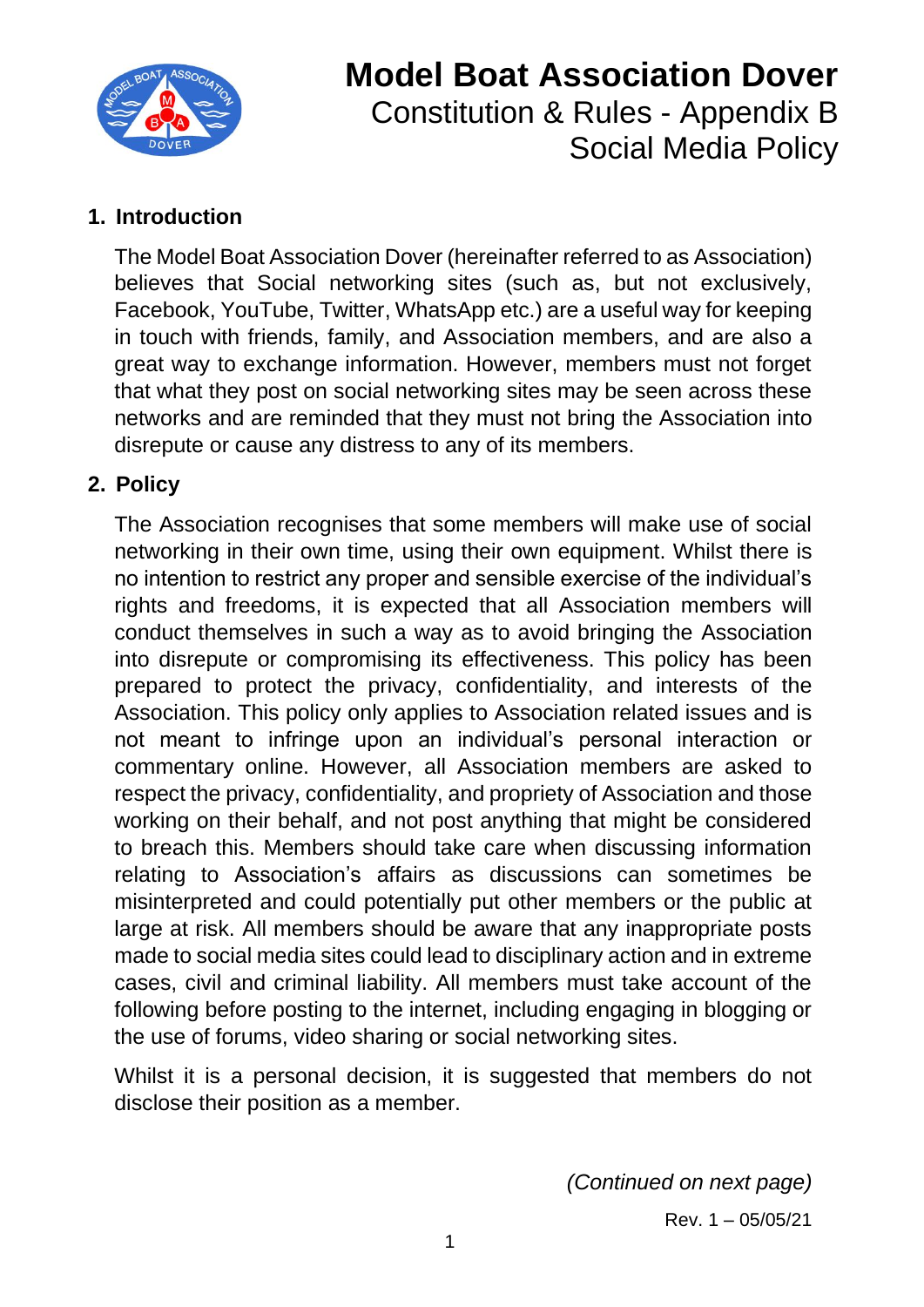

# **Model Boat Association Dover** Constitution & Rules - Appendix B Social Media Policy

Members should be aware that the Association committee takes the posting at any time of offensive material, and the harassment, bullying or victimisation of its members via the Internet and social networking sites very seriously.

A breach of any of the following may lead to disciplinary action up to and including expulsion. Members must not divulge any confidential information or information belonging to the Association which is not in the public domain or expand upon such information already available in the public domain. If any member disclose that they are attached to Association, then it must be made absolutely clear that any views expressed do not represent the official position of the Association but are the views of the individual. Members cannot write a blog in an official capacity unless sanctioned and minute by the Association committee, i.e. representing the views of the Association. If however, they give a personal opinion as an experienced person in a particular field, they must state that this is solely their view and not the view of the Association. Members must not use any Association logo or other copyright material that infers official endorsement of the photograph, article, document or opinion. Members must not display offensive images or make offensive comments, or in any way harass, intimidate, bully, victimise or discriminate against other members or employees

### **3. Model Boat Association Dover Committee Members Responsibilities**

Association committee members have a duty to implement this policy and act if they become aware of any breach of this policy and take steps to promote awareness of this policy.

### **4. What to do if you believe you are being harassed, bullied, or victimised via a social networking site**

If you are a member who believes that you are being harassed, bullied, or victimised as a result of another member's post to an internet site, it is open to you to take the necessary action. Members should contact the Association Chairman or another Committee member for support and guidance on the informal and formal action which can be taken.

*(Continued on next page)*